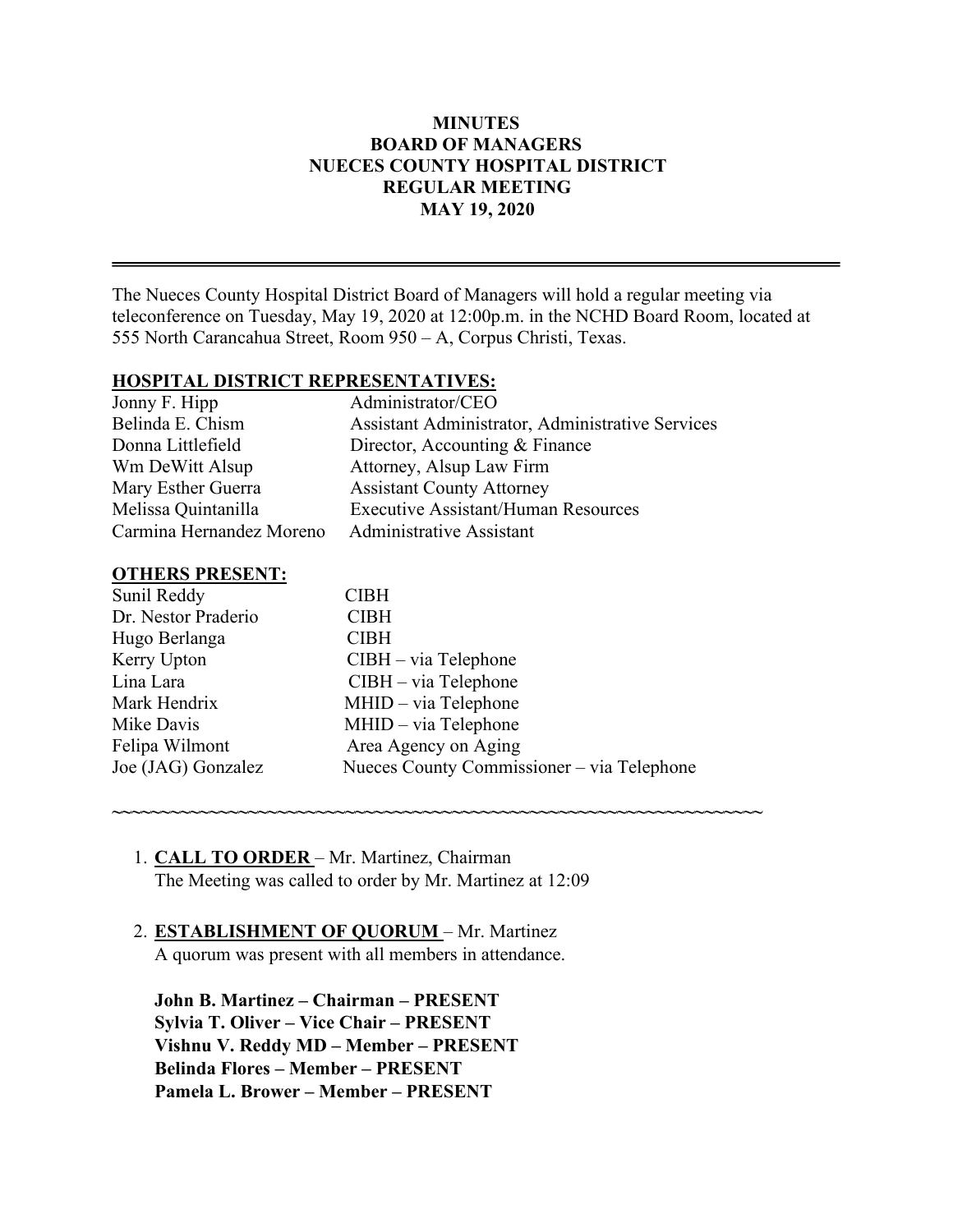# **Daniel W. Dain – Member – PRESENT John E. Valls – Member – PRESENT**

3. **PUBLIC COMMENT** - Persons wishing to comment on any item(s) on the agenda or any subject within the Board's responsibilities must sign-in on the "Agenda Item Request to Speak" form provided at the entrance of the Board meeting room at least five (5) minutes prior to commencement of the meeting. Commenters shall limit their comments to three (3) minutes, except that Commenters addressing the Board through a translator shall limit their comments to six (6) minutes. See the "Public Comment" section of the preceding General Information page for additional information.

# **Felipa Wilmont – via Telephone**

**CONSENT AGENDA** - See the "Consent Agenda" section of the preceding General Information page for an explanation of the Consent Agenda and for additional information.

### **Motioned by Mr. Valls and seconded by Mr. Martinez to pull out of order Item I. & J.**

- A. Confirm posting of Meeting's public notice.
- B. Approve minutes of Board of Managers Meetings:
	- 1) Regular Meeting of April 21, 2020;
	- 2) Special Meetings of May 1, 2020 and May 11, 2020; and
	- 3) Emergency Meetings of April 17, 2020 and May 1, 2020.
- C. Receive listing of new vendors as of May 13, 2020; listing provided pursuant to Board of Managers Bylaws, Article 2, §2.1 B and Texas Local Government Code, Chapter 176.
- D. Receive hospital providers' quarterly reports relating to certain Indigent Care Affiliation Agreements associated with participation in the Texas Healthcare Transformation and Quality Improvement Program Medicaid 1115 Waiver for the calendar quarter ended March 31, 2020:
	- 1) CHRISTUS Spohn Health System Corporation Hospitals: Alice, Beeville, and Kleberg (Consolidated Report);
	- 2) Corpus Christi Medical Center; and
	- 3) 3) Driscoll Children's Hospital.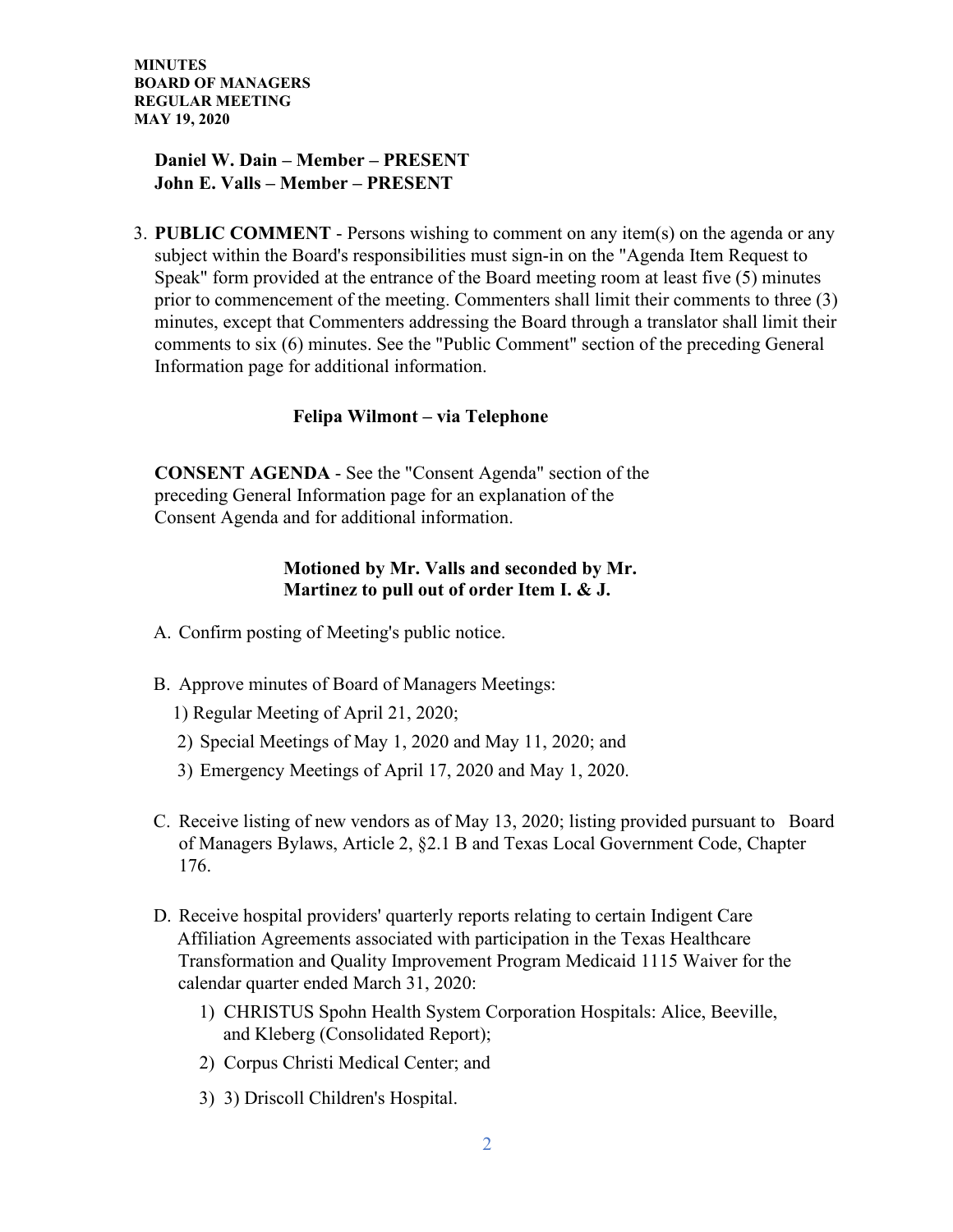E. Receive summary payment information on Nueces County health care disbursements for Fiscal Year 2020 year-to-date:

1) Salaries, benefits, supplies, and intergovernmental transfers at/for Corpus Christi/Nueces County Public Health Department;

2) Emergency medical services provided in unincorporated areas of Nueces County;

3) Supplemental and jail diversion program funding for Nueces Center for Mental Health and Intellectual Disabilities;

- 4) Medical services provided at County correctional facilities:
	- a) Nueces County Jail; and
	- b) Nueces County Juvenile Detention Center;
- 5) Funding for alcohol and drug abuse treatment programs:
	- a) Cenikor (Charlie's Place);
	- b) Council on Alcohol and Drug Abuse; and
	- c) Palmer Drug Abuse Program;

6) Funding for diabetes prevention and supporting programs. *(Finance Committee)*

F. Receive reports relating to Nueces Aid Program enrollment for the month-ended April 30, 2020. *(Finance Committee)*

G. Receive revenue reports relating to CHRISTUS Spohn Health System Corporation

Amended and Restated Membership Agreement for fiscal year-to-date. *(Finance Committee)*

H. Receive summary imputed claims information on medical and hospital care provided to the Nueces Aid population consistent with the CHRISTUS Spohn Health System Corporation Amended and Restated Membership Agreement for fiscal year-to-date period-ended April 30, 2020. *(Finance Committee)*

I. Receive summary report to-date of intergovernmental transfers made in support of local and other healthcare providers participating in Medicaid supplemental payment programs sponsored by the Texas Health and Human Commission year to-date:

1) Texas Healthcare Transformation and Quality Improvement Program (Medicaid 1115 Waiver):

a) Delivery System Reform Incentive Payment (DSRIP) pool; and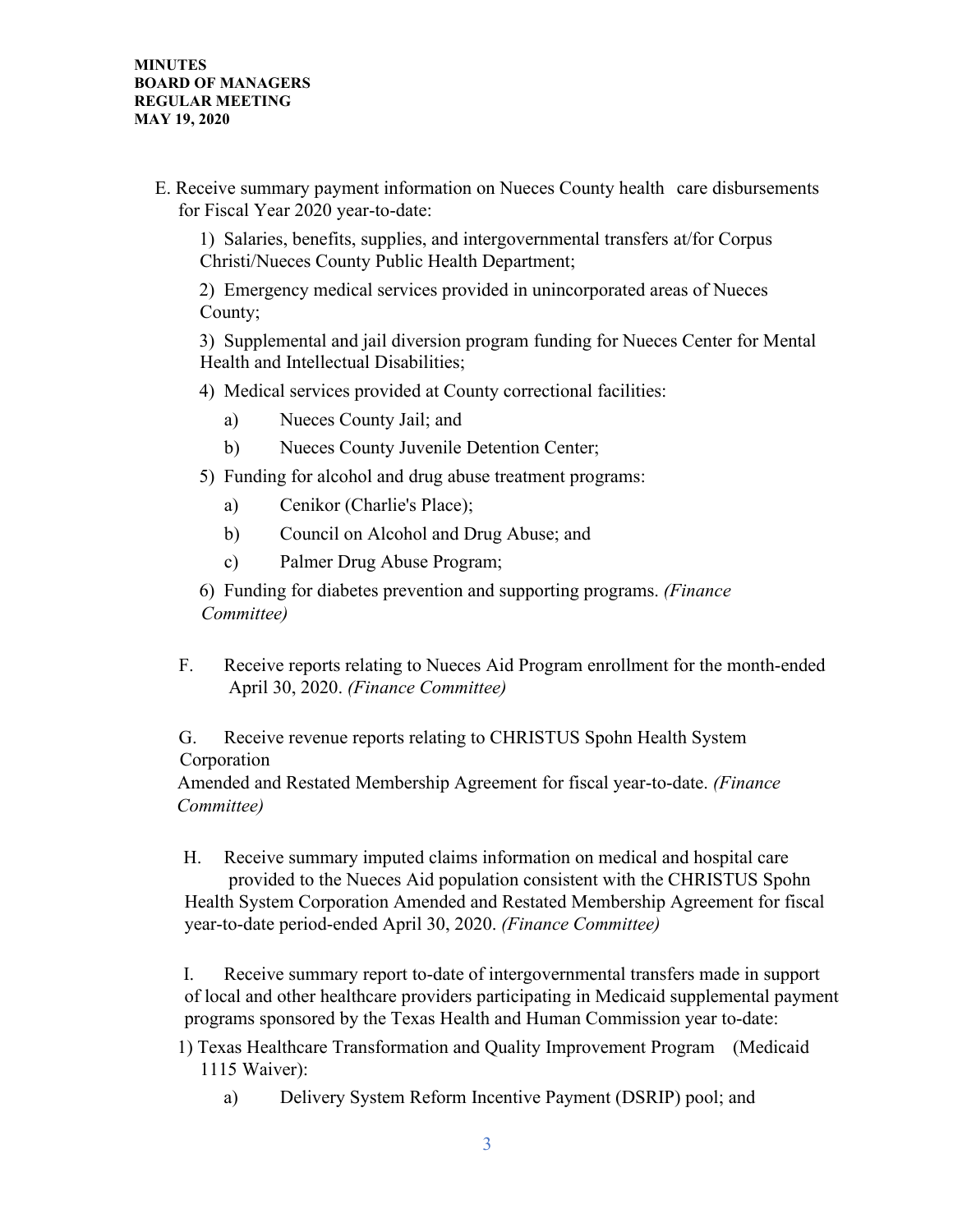- b) Hospital Uncompensated Care (UC) pool.
- 2) Disproportionate Share Hospitals (DSH) program;
- 3) Network Access Improvement Program (NAIP);
- 4) Uniform Hospital Rate Increase Program (UHRIP); and
- 5) Graduate Medical Education (GME). *(Finance Committee)*
- J. Receive monthly statement of escrow amounts deposited and/or withdrawn by CHRISTUS Spohn Health System Corporation; deposits pursuant to and consistent with Schedule 1 to CHRISTUS Spohn Health System Corporation Amended and Restated Membership Agreement; receive statement for month ended April 30, 2020. *(Finance Committee)*

# **Motion by Mr. Valls and seconded by Dr. Reddy on Consent Agenda approval of Items A through H. MOTION CARRIED.**

# 5. **REGULAR AGENDA:**

# A. **Finance Committee:**

1) Receive and approve unaudited financial statements for fiscal year-to-date period ended April 30, 2020. *(ACTION)* 

# **Motion by Mr. Valls and seconded by Ms. Oliver. MOTION CARRIED.**

2) Receive and discuss summarized historical Nueces Aid Program mental health inpatient and outpatient volume and adjudicated claims information. *(INFORMATION)* 

#### **Item 5- A2 as per Mr. Martinez out of order to be discussed at Closed Session.**

3) Receive and discuss information relating to projected revenues and expenditures at close of the Hospital District's Fiscal Year 2019-2020 Annual Budget on September 30, 2020, including the projected reduction of revenues expected to be received under the CHRISTUS Spohn Health System Corporation Amended and Restated Membership Agreement due to the current COVID-19 pandemic. *(INFORMATION)*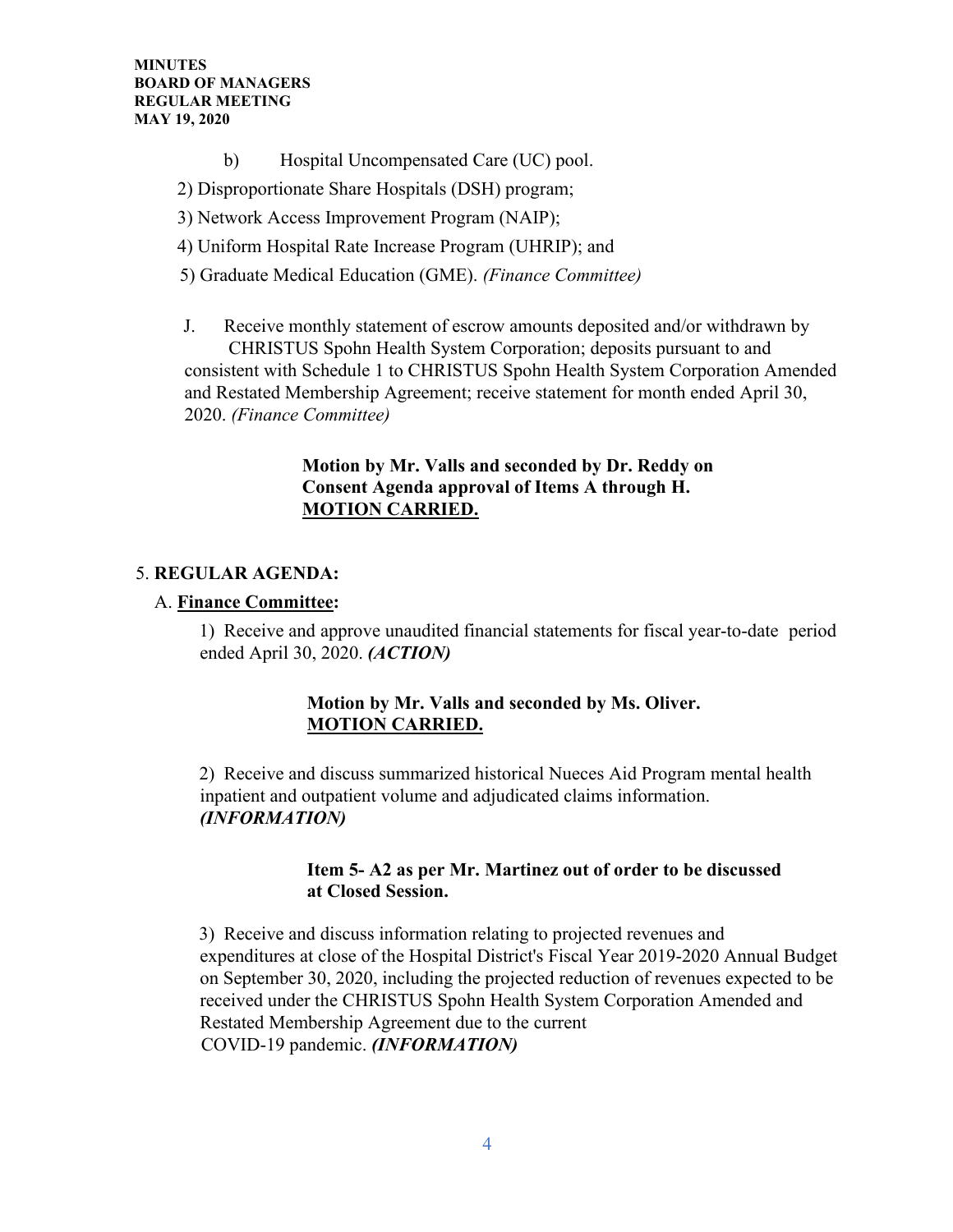4) Receive and discuss information relating to the plan and process for development of the Hospital District's Fiscal Year 2020-2021 Annual Budget. *(INFORMATION)*

# **Item 5- A4 to be discussed in June 16, 2020 BOM meeting Re: Strategic goals. Workshop.**

# B. **Community Mental Health:**

1) Receive Progress Report(s) on work performed under the continuing Professional Services Agreement between Nueces County, Meadows Mental Health Policy Institute, and Hospital District relating to preparation of a comprehensive needs assessment for Nueces County that can serve as the basis for a systematic approach to providing services for mental illnesses and substance abuse disorders in the County:

a) March 2020 Report; and

- b) April 2020 Report. *(INFORMATION)*
- 2) Receive and consider adoption of revised plan from Board of Managers' Ad-Hoc Committee on a comprehensive and long-range Behavioral Health initiative for Nueces County. *(ACTION)*

 **Motion taken after coming in from Closed Session for Items 5-A2 and 5-B2. Re: Adopted and Amended inpatient services and providable no more than 33 beds. Will meet with Commissioners re: Presentation Motion by Mr. Valls and seconded by Ms. Oliver. MOTION CARRIED.**

# C. **Indigent Health Care:**

3) Receive information from CHRISTUS Spohn Health System Corporation relating to medical aid and hospital care provided to the Nueces Aid Program population consistent with the CHRISTUS Spohn Health System Corporation Amended and Restated Membership Agreement. *(INFORMATION)*

# D. **COVID-19 Pandemic:**

1) Receive information on site evaluation activity at CHRISTUS Spohn Hospital Corpus Christi - Memorial relating to establishment of a dedicated COVID-19 alternate care site. *(INFORMATION)*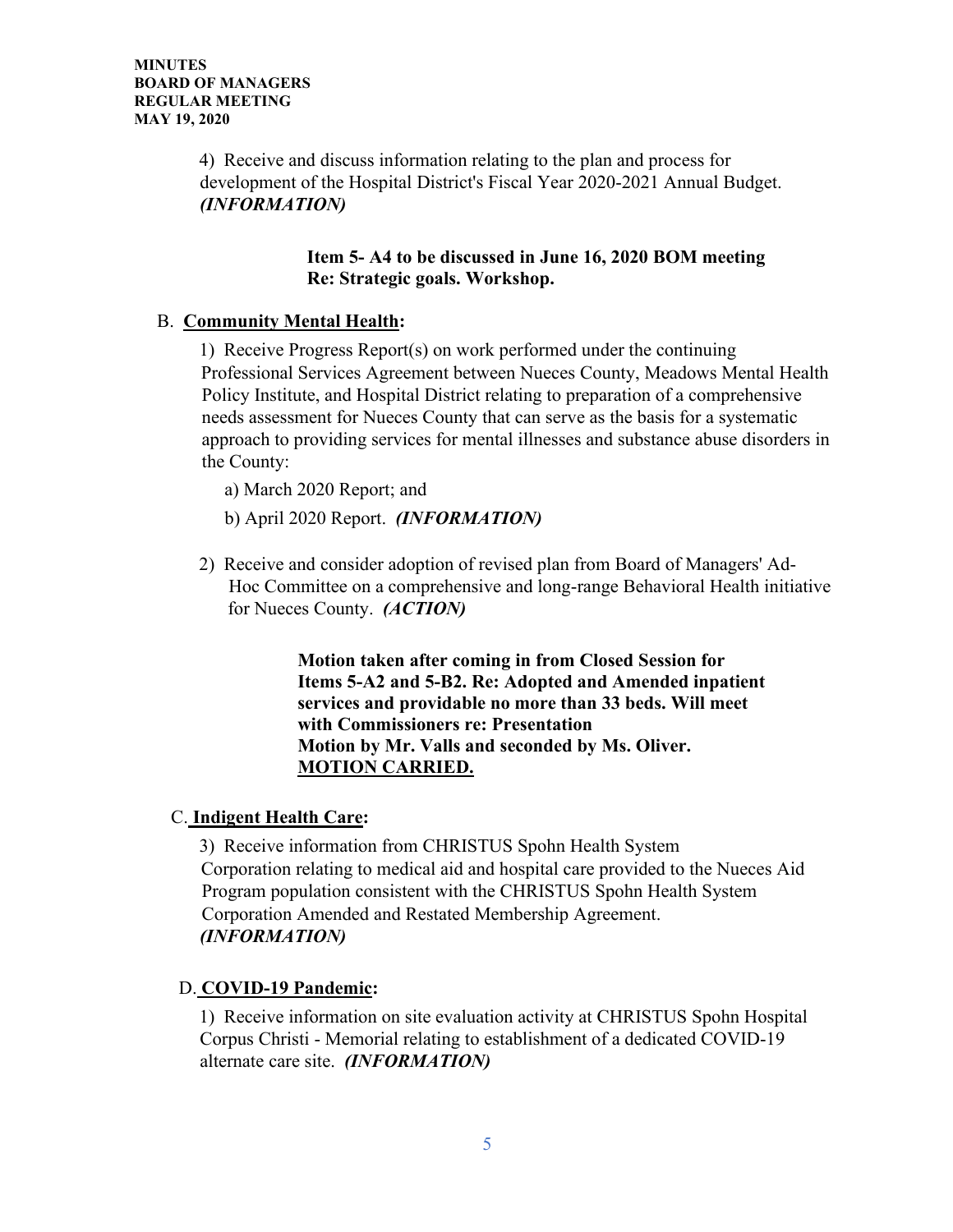# E. **Other Business:**

2) Consider adoption of Board of Managers Orders relating to payment of certain professional services fees:

- a) Law Offices of Steve Aragón; and
- b) CLK Architects & Associates. *(ACTION)*

# **Motion taken after coming in from Closed Session for Item E2. Motion by Mr. Valls and seconded by Mr. Dain. MOTION CARRIED.**

# 6. **ADMINISTRATOR'S BRIEFING:**

- A. Next Board of Managers and Board Committee Meetings (all Meetings' dates, times, and locations subject to change):
	- 1) Finance Committee: June 16, 2020, 11:00 AM; and
	- 2) Board of Managers: June 16, 2020, 12 Noon. *(INFORMATION)*
- B. Potential rescheduling of August 18, 2020 Board of Managers and Board Committee Meetings. *(INFORMATION)*

7**. CLOSED MEETING -** Public notice is hereby given that the Board of Managers may elect to go into closed meeting session(s) at any time during the meeting to discuss any matter(s) listed on the agenda, when so authorized by the provisions of the Open Meetings Act, Texas Government Code, Chapter 551 and the Board specifically expects to go into a closed session(s) on the matters listed below pursuant to the Act, §551.071. In the event the Board elects to go into closed session(s) regarding an agenda item(s), the section(s) of the Open Meetings Act authorizing the closed session will be publicly announced by the presiding officer. Should any final action, final decision, or final vote be required in the opinion of the Board with regard to any matter considered in closed session(s), then the

final action, final decision, or final vote shall be either: (a) in the open meeting covered by the Notice upon reconvening of the public meeting; or (b) at a subsequent public meeting of the Board upon notice thereof, as the Board shall determine pursuant to applicable laws:

- A. Consult with attorneys on legal matters relating to payment of certain professional services fees.
- B. Consult with attorneys on legal matters related to amending the Amended and Restated Membership Agreement between CHRISTUS Spohn Health System Corporation, CHRISTUS Health, and Nueces County Hospital District.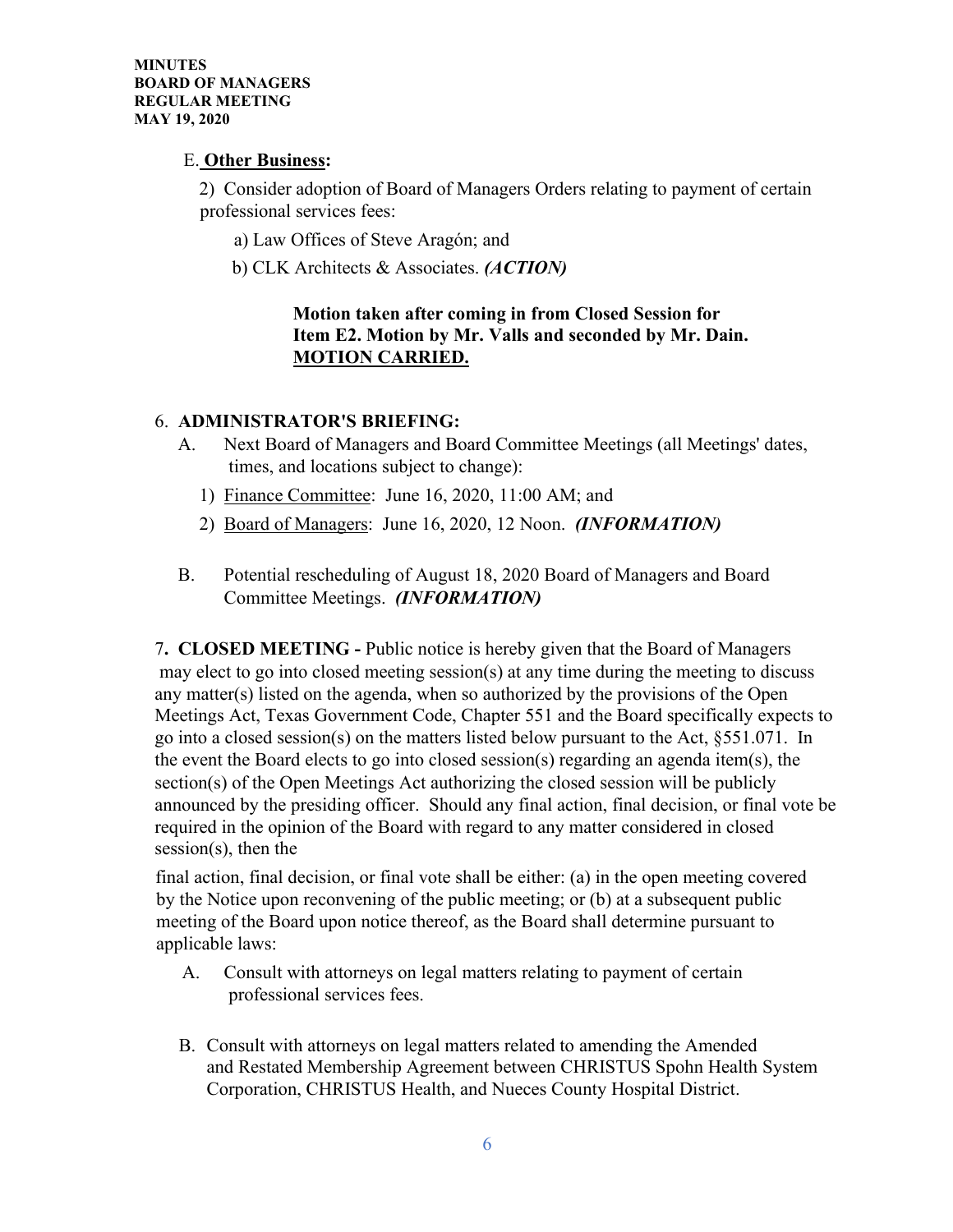# **Mr. Martinez, Chairman, called for Closed Session at 1:27 p.m.**

8. **OPEN MEETING** - Following the Closed Meeting, the Board of Managers will reconvene the Open Meeting prior to taking any action(s) on matters considered in the Closed Meeting or adjourning the meeting.

# **Mr. Martinez, Chairman, called for Open Session at 3:07 p.m.**

9. Consider final action, decision, or vote on matters considered in the Closed Meeting. *(ACTION AS NEEDED)*

# 10. **ADJOURN**

 **Motion to adjourn by Mr. Martinez. Motion by Ms. Flores and seconded by Mr. Dain. Meeting adjourned at 4:15 p.m.**